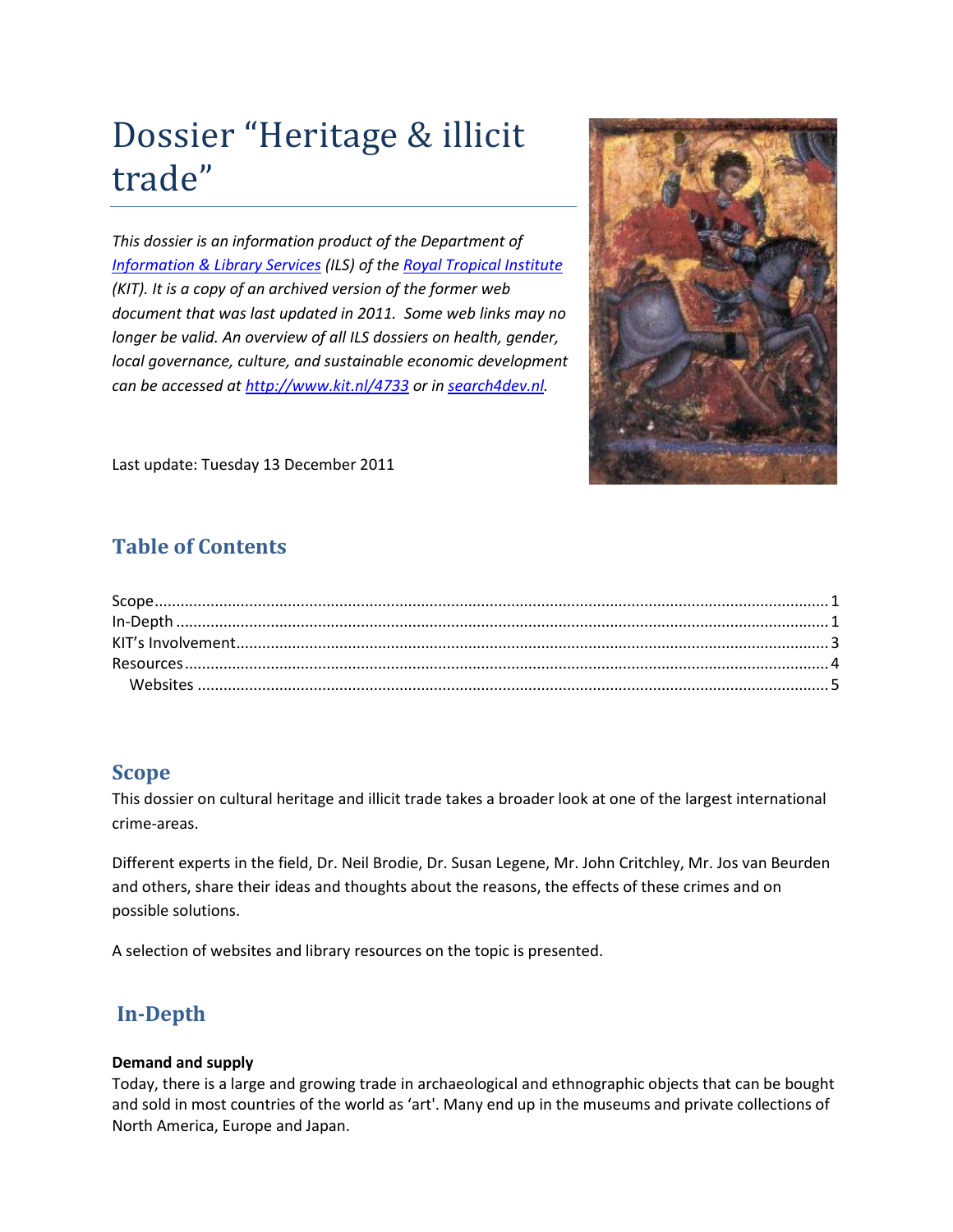#### **Worldwide problem**

The geographical range of the trade has expanded greatly over the past few decades because during that time the cost of travel has dropped enormously and political barriers have fallen. Thus cultural sites in the Sahara, the Himalayas and the Amazonian rainforest are no longer safe because they are no longer inaccessible. The political reforms that have swept through the former communist bloc have also opened countries there to the trade.



#### **International conventions**

There are several international conventions and agreements that have been drafted to stop the trade in illegally-acquired cultural objects. The most important is the 1970 UNESCO Convention on the Means of Prohibiting and Preventing the Illicit Import, Export and Transfer of Ownership of Cultural Property, which has been ratified by 107 countries.

#### **Role of museums**

Museums have the power to make or break the trade. This is for three reasons. First, by acquiring unprovenanced objects through gift or through purchase they create a demand. Second, by acquiring unprovenanced objects they also set an example, and send a clear signal to private collectors that it is an acceptable practice. Finally, by displaying archaeological objects as treasures or great works of art, they increase their desirability, and again enhance demand. Thus museum practice can actively promote or discourage the market.

#### **Cause of cultural crimes**

In many countries, the fundamental cause of looting is poverty. Poor farmers can earn more from digging up archaeological sites or stealing from monuments than they can from the sale of crops. In times of war, too, archaeological sites and museums are a ready source of income for people whose livelihoods have been destroyed, though sometimes there are more sinister motives – the money earned from the sale of looted material can be used to keep armed militia in the field.

#### **Solution**

So the battle to stop the looting of cultural sites proceeds on two fronts. If collectors and museums in the West can be persuaded that it is not fashionable or clever to buy unprovenanced objects, then demand will shrive. If people living in the vicinity of sites are offered realistic subsistence options, then looting will stop and supply will dry up.

Respected experts in the field share their views, case studies and insight in the different aspects of cultural crimes. We are very much interested in more case studies or articles. If you would like to contribute, please contact the editor of this special: Drs Daan van Dartel [\(d.v.dartel@kit.nl\)](mailto:d.v.dartel@kit.nl)

#### **Documents**

- [Book and Map Security by Mr. John Critchley](http://www.kit.nl/-/INS/6346/Royal-Tropical-Institute/KIT-Information-and-Library-Services--/ILS-Information-products/ILS-Dossiers.pdf)
- [Information for travellers \(in Dutch\) by the Ministry of Education, Culture and Science](http://www.kit.nl/-/INS/6347/Royal-Tropical-Institute/KIT-Information-and-Library-Services--/ILS-Information-products/ILS-Dossiers.pdf)
- [Tainted Temple Clock of Cambodia by drs. Jos van Beurden](http://www.kit.nl/-/INS/6349/Royal-Tropical-Institute/KIT-Information-and-Library-Services--/ILS-Information-products/ILS-Dossiers.pdf)
- [Theft, the Internet and Museum Objects: Threats and Opportunities. By Ton Cremers](http://www.kit.nl/-/INS/10739/Royal-Tropical-Institute/KIT-Information-and-Library-Services--/ILS-Information-products/ILS-Dossiers.pdf)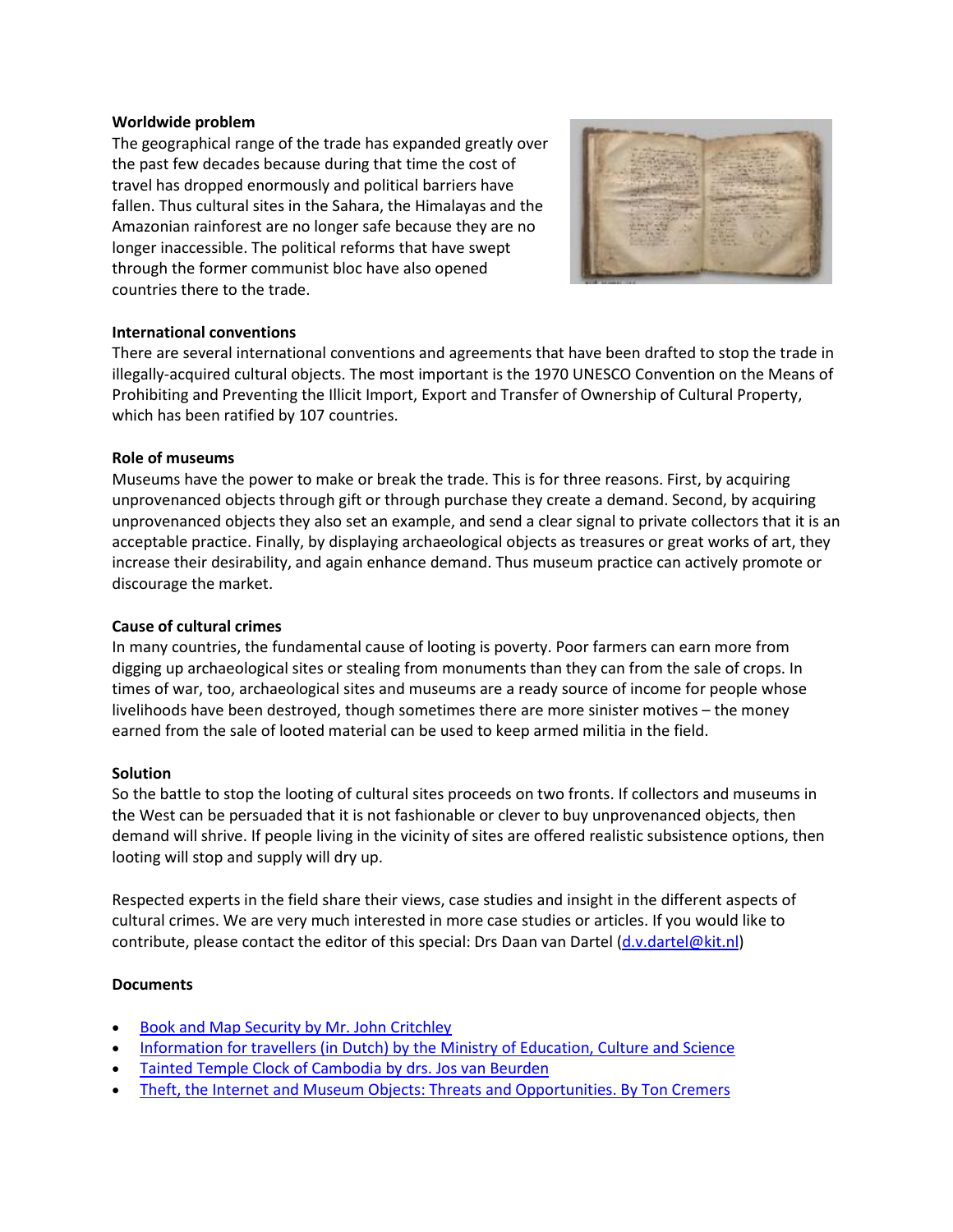# <span id="page-2-0"></span>**KIT's Involvement**

This Dossier of the Royal Tropical Institute about the protection of cultural heritage and the problems of illegal excavations and illicit trade is not just a matter of providing information. It is also closely related to the work of both the Institute's Tropenmuseum and the Central Library. Museum and library keep objects and books that have been acquired over the past 150 years. They are documented and made accessible for research and exhibitions. Besides these collections of books, images and objects form the starting point for many forms of collaboration with partners in the Netherlands and all over the world. This raises questions about the interpretation and legitimicy of the historical collections, current acquisition policies, and support for the heritage sector in 'source' countries for the illicit traffic.



#### **Ethnographic collections**

The Tropenmuseum and the Central Library of the Royal Tropical Institute were founded in 1864, as the Colonial Museum. The core of the historical collections were brought together as an aspect of Dutch colonialism in the East Indies and the West Indies. The wish to 'learn' and the wish to 'control' went together, and as a result many precious objects, often connected to religion, rituals, and power, were brought to the Netherlands. The history of these objects, their provenance and the meaning attached to them in former times, are well documented, supported by both the library collection and the historical photographs and maps. Today the institute sees it as a priority, to make the objects and books accesible for anyone who wants study and see them, either through the internet, or 'life' in Amsterdam. This accessibility is a precondition to have the collections play their role as historical and cultural sources of the past -- as common heritage.

Such historical ethnographic collections rooted in the colonial past are not uncontested, and in some cases this leads to discussions about restitution, repatriation, exchange, duplication or other forms of change in ownership. The Royal Tropical Institute approaches these issues with an open mind. Our claim that these collections are a mutual heritage, or even belong to world heritage, should be meaningless, if in concrete cases, we would not enter into a debate. For this debate, the permanent exhibitions in the museum form the stage.

#### **Acquisition policies**

The Tropenmuseum is not the only ethnographic museum in the Netherlands that tries to further the case of the struggle against illicit traffic in ethnographic objects and archaeological finds. Together with the six other Dutch ethnographic museums, organized in the [Stichting Volkenkundige Collectie](http://www.svcn.nl/index.asp)  [Nederland,](http://www.svcn.nl/index.asp) it has established an ethical committee. This committee supervises the collection policies of the National Museum of Ethnology in Leiden, the Museum of World Cultures in Rotterdam, Museum Nusantara in Delft, Africa Museum in Berg en Dal, Museon in The Hague, Tropenmuseum in Amsterdam and the ethnographic university collections in Groningen en Nijmegen. The ethical committee controls acquisition and loan policies of these museums. It sees to it that no object without a proper provenance which proves that the object has been outside the country of origin prior to 1970 or is exported with a licence, is acquired or temporarily put on display by one of these museums. Besides, this committee advises on matters related to restitution as well as the dealing with the museum collections of human remains.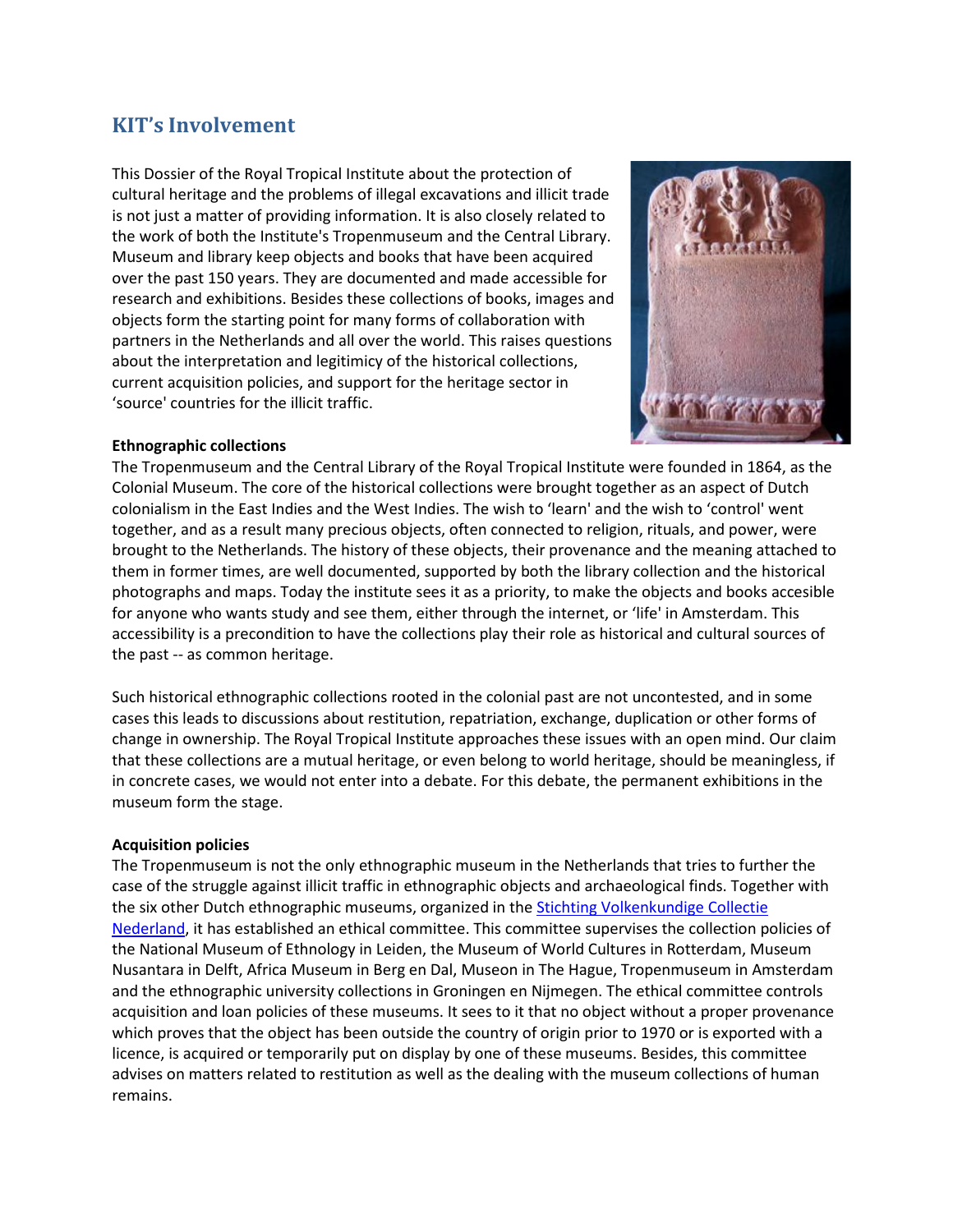#### **Protection of collections**

Listing and inventorizing objects is one of the best methods to prevent theft and illicit export from the source country. Therefore the Tropenmuseum supports museums in the South to improve the collection registration by entering objects and images in a computerized documentation system. This system starts from the so-called Object ID features, developed by the Getty Institute. Object ID makes sure that the ten key characteristics of an object are registered, together with a digital photograph. Such a registration of vulnerable objects allows a museum, in case of theft, to inform the police, customs, and Interpol or Scotland Yard, and to try and make it difficult for dealers to trade the object concerned.

This is only one tool in the struggle against illicit trade of objects of art, ethnography and archaeology. However, strengthening the museum infrastructure in countries that face serious illegal export, may help to better protect the collections. The Tropenmuseum approach is described in the 2005 bulletin by Jos van Beurden, *Partnerships in cultural heritage. The international projects of KIT Tropenmuseum.* 

#### **Publications**

- [Goden, graven en grenzen](http://www.kit.nl/INS/55136/Royal-Tropical-Institute/Publication?item=875)
- [A Guide to Japanese Art Collections in the UK](http://www.kit.nl/INS/55136/Royal-Tropical-Institute/Publication?item=1374)
- Bulletin 364 [Partnerships in cultural heritage](http://www.kit.nl/INS/55136/Royal-Tropical-Institute/Publication?item=1764)

#### **News**

- [Nigeria to retrieve stolen artifacts abroad](http://www.kit.nl/smartsite.shtml?ch=KIT&id=7414)
- Press release: The new armed conflict in the Middle East: In addition to the human tragedy, a [cultural disaster](http://www.kit.nl/smartsite.shtml?ch=KIT&id=7416)
- [New Release: A true-life thriller on illicit trade](http://www.kit.nl/smartsite.shtml?ch=KIT&id=7418)
- [Article on Vigango research](http://www.kit.nl/smartsite.shtml?ch=KIT&id=7419)
- [Metropolitan to return antiquities to Italy](http://www.kit.nl/smartsite.shtml?ch=KIT&id=7420)
- [Convention for the Safeguarding of the Intangible Cultural Heritage to Enter into Force on 20 April](http://www.kit.nl/smartsite.shtml?ch=KIT&id=7421)  [2006](http://www.kit.nl/smartsite.shtml?ch=KIT&id=7421)
- [MUSEUM International \(N°228\)](http://www.kit.nl/smartsite.shtml?ch=KIT&id=7423)
- [Iraqi cultural institutions and archaeological sites suffered major losses of priceless historical](http://www.kit.nl/smartsite.shtml?ch=KIT&id=7424)  [artifacts](http://www.kit.nl/smartsite.shtml?ch=KIT&id=7424)

## <span id="page-3-0"></span>**Resources**

- [The Rape of Mesopotamia: Behind the Looting of the Iraq Museum](http://www.press.uchicago.edu/Misc/Chicago/729459.html) Rothfield, L. Chicago Press, Chicago | 2009 | 228pp.
- Is the stealing of cultural objects of others a specific cultural heritage of Europe or is it a [universal heritage?](http://sociolingo.wordpress.com/2008/02/10/is-the-stealing-of-cultural-objects-of-others-a-specific-cultural-heritage-of-europe-or-is-it-a-univeversal-heritage/) Opoku, K.
	- www.sociolingo.com | February 2008
- [Safe Havens: Art theft from fragile states](http://www.thebrokeronline.eu/en/articles/safe_havens) Beurden, J. van The Broker | 2008 | 2 | pp. 7-8, 26.
- [Schone Kunsten: Preventieve doorlichting kunst-](http://www.justitie.nl/images/EMBARGO_Schone%20kunsten%20webversie_tcm34-89721.pdf) en antiekhandel (this publication is only in Dutch!) Bieleman, B., Stop, R. van der, and Naayer, H. Intraval | 2007 | 146pp.